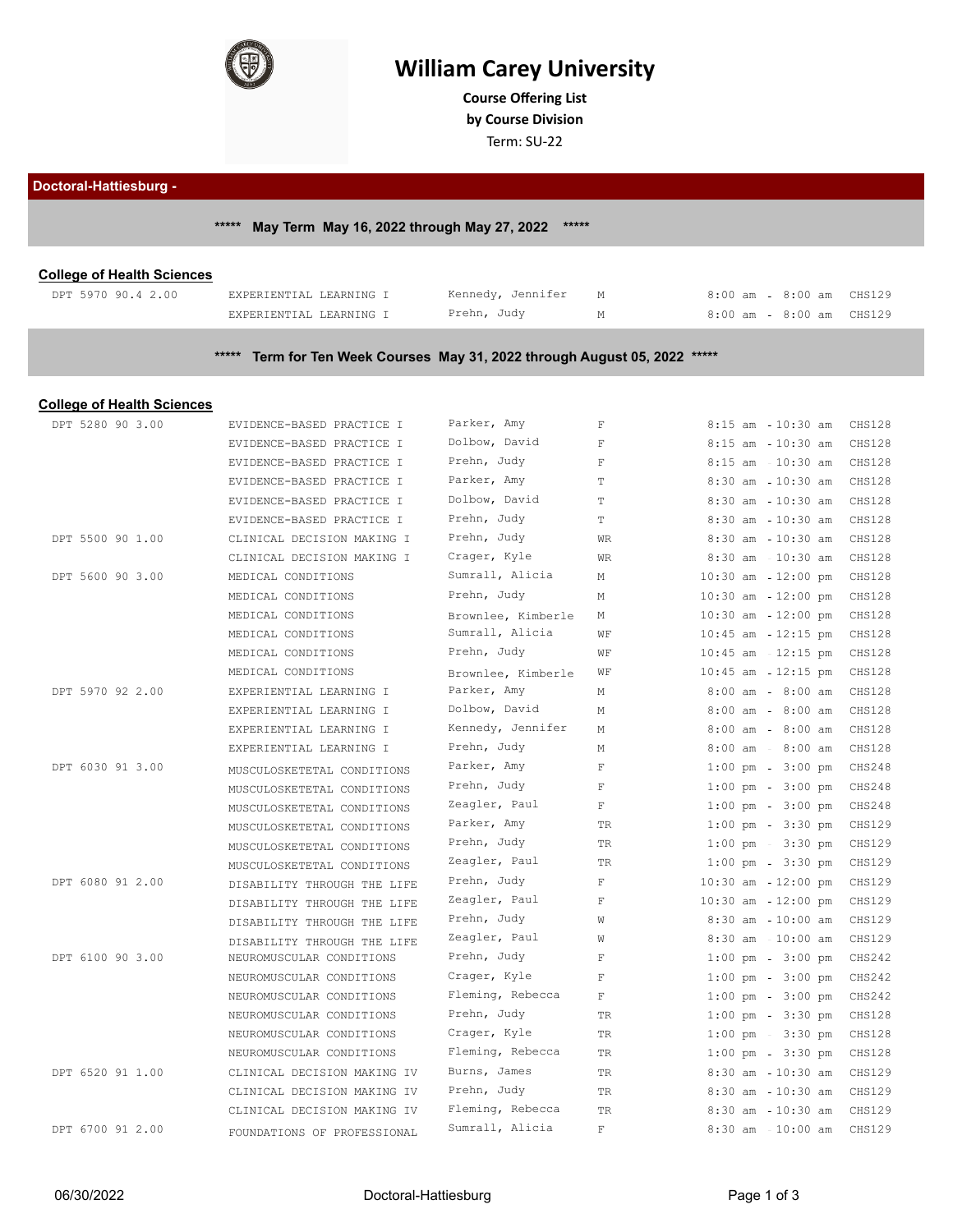|  |                                                  |                                                                                                                                                                                                                                                    | Kennedy, Jennifer |             |                                                 |
|--|--------------------------------------------------|----------------------------------------------------------------------------------------------------------------------------------------------------------------------------------------------------------------------------------------------------|-------------------|-------------|-------------------------------------------------|
|  | DPT 6700 91 2.00                                 | FOUNDATIONS OF PROFESSIONAL                                                                                                                                                                                                                        |                   | $\mathbf F$ | $8:30$ am<br>$10:00$ am<br><b>CHS129</b>        |
|  |                                                  | FOUNDATIONS OF PROFESSIONAL                                                                                                                                                                                                                        | Prehn, Judy       | $\mathbf F$ | $8:30$ am<br>$10:00$ am<br>CHS129               |
|  |                                                  | FOUNDATIONS OF PROFESSIONAL                                                                                                                                                                                                                        | Sumrall, Alicia   | T           | $10:45$ am $-12:15$ pm<br>CHS129                |
|  |                                                  | FOUNDATIONS OF PROFESSIONAL                                                                                                                                                                                                                        | Kennedy, Jennifer | T           | $10:45$ am<br>$12:15$ pm<br>CHS129              |
|  |                                                  | FOUNDATIONS OF PROFESSIONAL                                                                                                                                                                                                                        | Prehn, Judy       | T           | $10:45$ am<br>$12:15$ pm<br>CHS129              |
|  | DPT 7280 91 2.00                                 | EVIDENCE-BASED PRACTICE III                                                                                                                                                                                                                        | Dolbow, David     | R           | $10:45$ am $-12:15$ pm<br><b>CHS129</b>         |
|  |                                                  | EVIDENCE-BASED PRACTICE III                                                                                                                                                                                                                        | Prehn, Judy       | R           | $10:45$ am<br>$12:15$ pm<br>CHS129              |
|  |                                                  | EVIDENCE-BASED PRACTICE III                                                                                                                                                                                                                        | Dolbow, David     | W           | $10:15$ am<br>$11:45$ am<br>CHS129              |
|  |                                                  | EVIDENCE-BASED PRACTICE III                                                                                                                                                                                                                        | Prehn, Judy       | W           | $10:15$ am $-11:45$ am<br>CHS129                |
|  | DPT 7980 92 12.00                                | EXPERIENTIAL LEARNING IV                                                                                                                                                                                                                           | Kennedy, Jennifer |             | Please see professor for time and place         |
|  | HAE 7150 90H* 3.00                               | INFORMATION SYSTEMS AND TEC                                                                                                                                                                                                                        | Newell, Alicia    | $\mathbb F$ | $10:00$ am<br>1:00 pm CHS115                    |
|  |                                                  | INFORMATION SYSTEMS AND TEC                                                                                                                                                                                                                        | Newell, Alicia    | S           | $9:00$ am $-12:00$ pm<br>CHS115                 |
|  |                                                  | * Class meets: April 30 and July 29, 2022                                                                                                                                                                                                          |                   |             |                                                 |
|  | HAE 7240 90H* 3.00                               | HEALTHCARE SYSTEMS, INSURAN                                                                                                                                                                                                                        | Hawkins, Krisha   | $\mathbb F$ | $2:00 \text{ pm} - 5:00 \text{ pm}$<br>CHS115   |
|  |                                                  | HEALTHCARE SYSTEMS, INSURAN                                                                                                                                                                                                                        | STAFF, TBA        | S           | $1:00 \text{ pm } - 4:00 \text{ pm }$<br>CHS115 |
|  |                                                  | * Class meets: April 30 and July 29, 2022                                                                                                                                                                                                          |                   |             |                                                 |
|  | HAE 7260 90H* 3.00                               | ROLE PERSPECTIVES IN HEALTH                                                                                                                                                                                                                        | Bourne, Shanda    | $\mathbb F$ | $10:00$ am - $1:00$ pm<br>CHS118                |
|  |                                                  | ROLE PERSPECTIVES IN HEALTH                                                                                                                                                                                                                        | Bourne, Shanda    | S           | $9:00$ am $12:00$ pm<br>CHS118                  |
|  |                                                  | * Class meets: April 30 and July 29, 2022                                                                                                                                                                                                          |                   |             |                                                 |
|  | HAE 7490 90 3.00                                 | DR: ADVANCED COMMUNITY SERV                                                                                                                                                                                                                        | Brady, Patrick    |             | Please see professor for time and place         |
|  | HAE 7490 91 3.00                                 | DR: ADVANCED COMMUNITY SERV                                                                                                                                                                                                                        | Brady, Patrick    |             | Please see professor for time and place         |
|  | HAE 8020 90H* 3.00                               | RESEARCH PROCESS II                                                                                                                                                                                                                                | Haney, Jude       | $\mathbf F$ | 5:15 pm - 8:15 pm CHS118                        |
|  |                                                  | RESEARCH PROCESS II                                                                                                                                                                                                                                | Hart, Susan       | $\mathbf F$ | 5:15 pm - 8:15 pm CHS118                        |
|  |                                                  | RESEARCH PROCESS II                                                                                                                                                                                                                                | Haney, Jude       | S           | $4:15$ pm<br>7:15 pm CHS118                     |
|  |                                                  | RESEARCH PROCESS II                                                                                                                                                                                                                                | Hart, Susan       | S           | 4:15 pm - 7:15 pm CHS118                        |
|  |                                                  | * Class meets: April 30 and July 29, 2022                                                                                                                                                                                                          |                   |             |                                                 |
|  |                                                  |                                                                                                                                                                                                                                                    |                   |             |                                                 |
|  | <b>School of Education</b><br>EDH 7500 90H* 3.00 | LEADERSHIP AND PROFESSIONAL                                                                                                                                                                                                                        | Pierce, Willie    |             | Please see professor for time and place         |
|  |                                                  | * Class will meet 6/1, 6/15, 6/29, 7/13, 7/27.                                                                                                                                                                                                     |                   |             |                                                 |
|  | EDH 8800 90 1.00                                 | HIGHER EDUCATION ADMINISTRA                                                                                                                                                                                                                        | Pierce, Willie    |             | Please see professor for time and place         |
|  | EDH 8800 91 3.00                                 | HIGHER EDUCATION ADMINISTRA                                                                                                                                                                                                                        | Roberts, Jalynn   |             | Please see professor for time and place         |
|  | EDH 8800 92 1.00                                 | HIGHER EDUCATION ADMINISTRA                                                                                                                                                                                                                        | Roberson, Thelma  |             | Please see professor for time and place         |
|  | EDL 7500 90H* 3.00                               | Leadership and Professional                                                                                                                                                                                                                        | Pierce, Willie    | W           | 5:55 pm - 9:46 pm LRS114                        |
|  |                                                  | * This class will meet in person 6/1, 6/15, /6/29, 7/13, 7/27.                                                                                                                                                                                     |                   |             |                                                 |
|  | EDL 9000 90* 0.00                                | COMPREHENSIVE EXAM FOR DOCT                                                                                                                                                                                                                        | Smith, Linda      |             | CANC Please see professor for time and place    |
|  |                                                  | * Exam Dates are 06/22 - 06/29                                                                                                                                                                                                                     |                   |             |                                                 |
|  | RSH 7800 90 3.00                                 | Ouasi-Experimental Designs                                                                                                                                                                                                                         | Roberts, Jalynn   | T           | $5:55$ pm<br>9:46 pm LRS119                     |
|  | RSH 8500 90H* 3.00                               |                                                                                                                                                                                                                                                    | Roberts, Jalynn   | $\mathbf T$ | 5:55 pm - 9:45 pm LRS119                        |
|  | * Dates TBD.                                     | MULTIVARIATE DESIGNS AND EV                                                                                                                                                                                                                        |                   |             |                                                 |
|  |                                                  |                                                                                                                                                                                                                                                    |                   |             |                                                 |
|  | <b>School of Nursing</b>                         |                                                                                                                                                                                                                                                    |                   |             |                                                 |
|  | NUR 7150 90H* 3.00                               | INFORMATION SYSTEMS AND TEC                                                                                                                                                                                                                        | Newell, Alicia    | $\mathbb F$ | $2:00 \text{ pm} - 5:00 \text{ pm}$             |
|  |                                                  | INFORMATION SYSTEMS AND TEC                                                                                                                                                                                                                        | Newell, Alicia    | S           | CHS118<br>$1:00$ pm<br>$4:00$ pm<br>CHS118      |
|  |                                                  | * Students enrolled in NUR 715 are administered two proctored exams. Students are responsible for payment of the proctoring fee<br>(\$15/exam) to RP Now. Payment must be made by debit or credit card.<br>Class meets: April 30 and July 29, 2022 |                   |             |                                                 |
|  | NUR 7240 90H* 3.00                               | HEALTHCARE SYSTEMS, INSURAN                                                                                                                                                                                                                        | Hawkins, Krisha   | $\mathbf F$ | $2:00$ pm<br>$5:00$ pm<br>CHS119                |
|  |                                                  | HEALTHCARE SYSTEMS, INSURAN                                                                                                                                                                                                                        | Hawkins, Krisha   | S           | $1:00$ pm<br>$4:00$ pm<br>CHS119                |
|  |                                                  | * Class meets: April 30 and July 29, 2022                                                                                                                                                                                                          |                   |             |                                                 |
|  | NUR 7260 90H* 3.00                               | ROLE PERSPECTIVES AND PRACT                                                                                                                                                                                                                        | Sicard, Karen     | $\mathbf F$ | $10:00$ am<br>$1:00 \text{ pm}$ CHS119          |